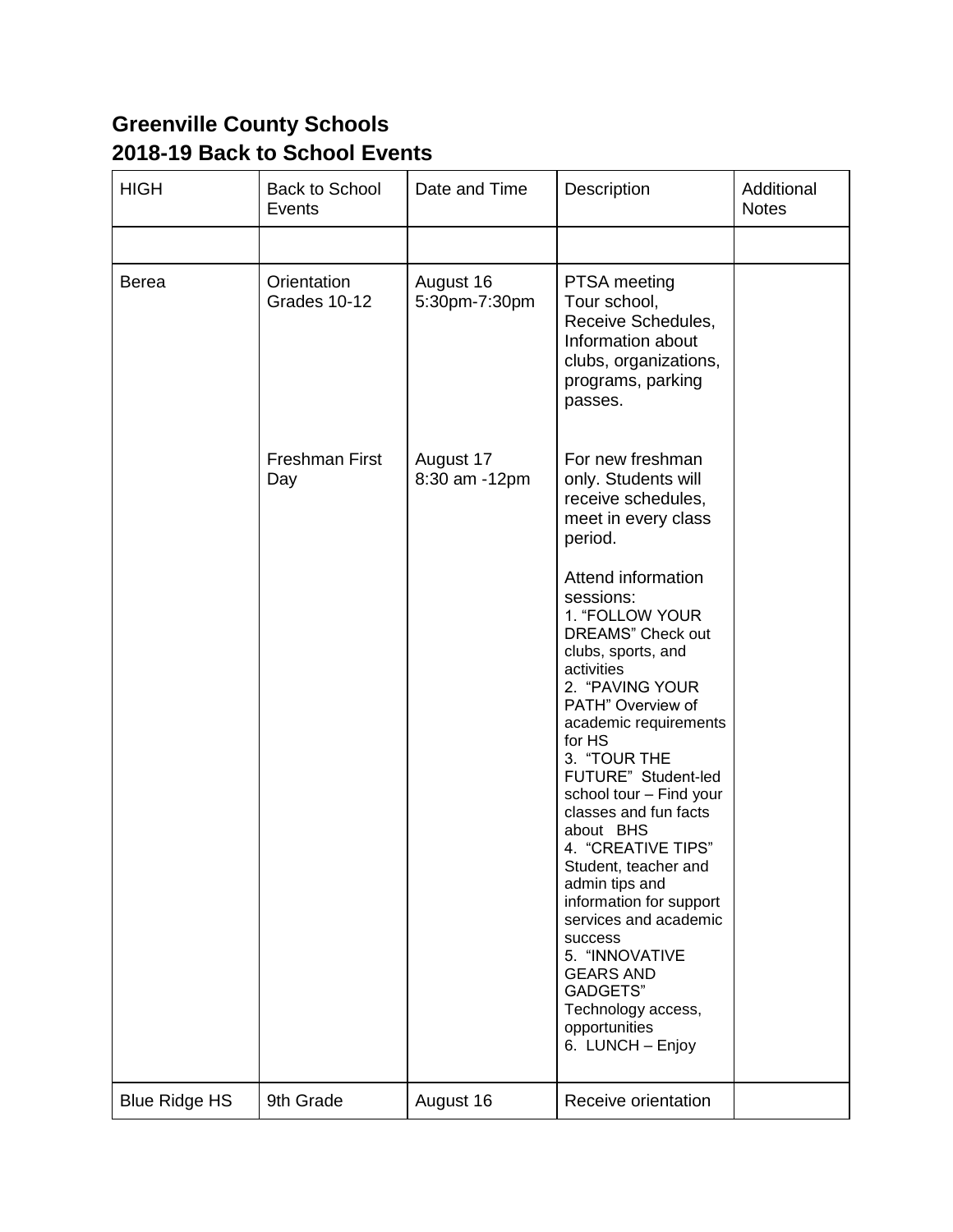|                         | Orientation                              | 5:30 pm - 7:30<br>pm                           | packet includes<br>tentative schedule,<br>tour of the school,<br>receive chromebook,<br>meet advisory<br>teacher, get school<br>picture taken, meet<br>the Principal, etc. |  |
|-------------------------|------------------------------------------|------------------------------------------------|----------------------------------------------------------------------------------------------------------------------------------------------------------------------------|--|
|                         | 10th -12th Grade                         | August 20th--1st<br>day of school              | Receive orientation<br>packet, parking<br>information,<br>schedules, school<br>pictures taken, etc.                                                                        |  |
|                         | Fall PTSA Open<br>House                  | August 27th at<br>$6:00$ pm                    |                                                                                                                                                                            |  |
| Carolina                | 9th Grade<br>Orientation                 | August 16, 2018<br>from 6:00-8:00              | Freshmen<br><b>Orientation Night</b>                                                                                                                                       |  |
|                         | 10 & 11th Grade<br>Orientation           | August 14, 2018<br>from 5:00-6:30              | Sophomore and<br><b>Junior Orientation</b><br>Night                                                                                                                        |  |
|                         | Senior Meeting &<br>Robe Signing         | August 20, 2018<br>from 6:00-8:00<br><b>PM</b> | <b>Senior Meeting</b>                                                                                                                                                      |  |
| Eastside                | 12th grade<br>orientation                | August 15th 10<br>am-12noon                    | Parking schedules<br>books etc.                                                                                                                                            |  |
|                         | 11th grade<br>orientation                | August 15th 1pm<br>to 3pm                      |                                                                                                                                                                            |  |
|                         | 10th grade<br>orientation                | August 16th<br>10am to 12 noon                 |                                                                                                                                                                            |  |
|                         | 9th grade<br>orientation<br>Eastside 101 | August 16th 5pm<br>to 7pm<br>August 11 9-12    | lockers                                                                                                                                                                    |  |
| <b>Fine Arts Center</b> |                                          |                                                |                                                                                                                                                                            |  |
| Greenville              | Schedule Pick up                         | Aug 16<br>9-10 12th                            | Students will be able to<br>pick up their class<br>schedule, get their locker,                                                                                             |  |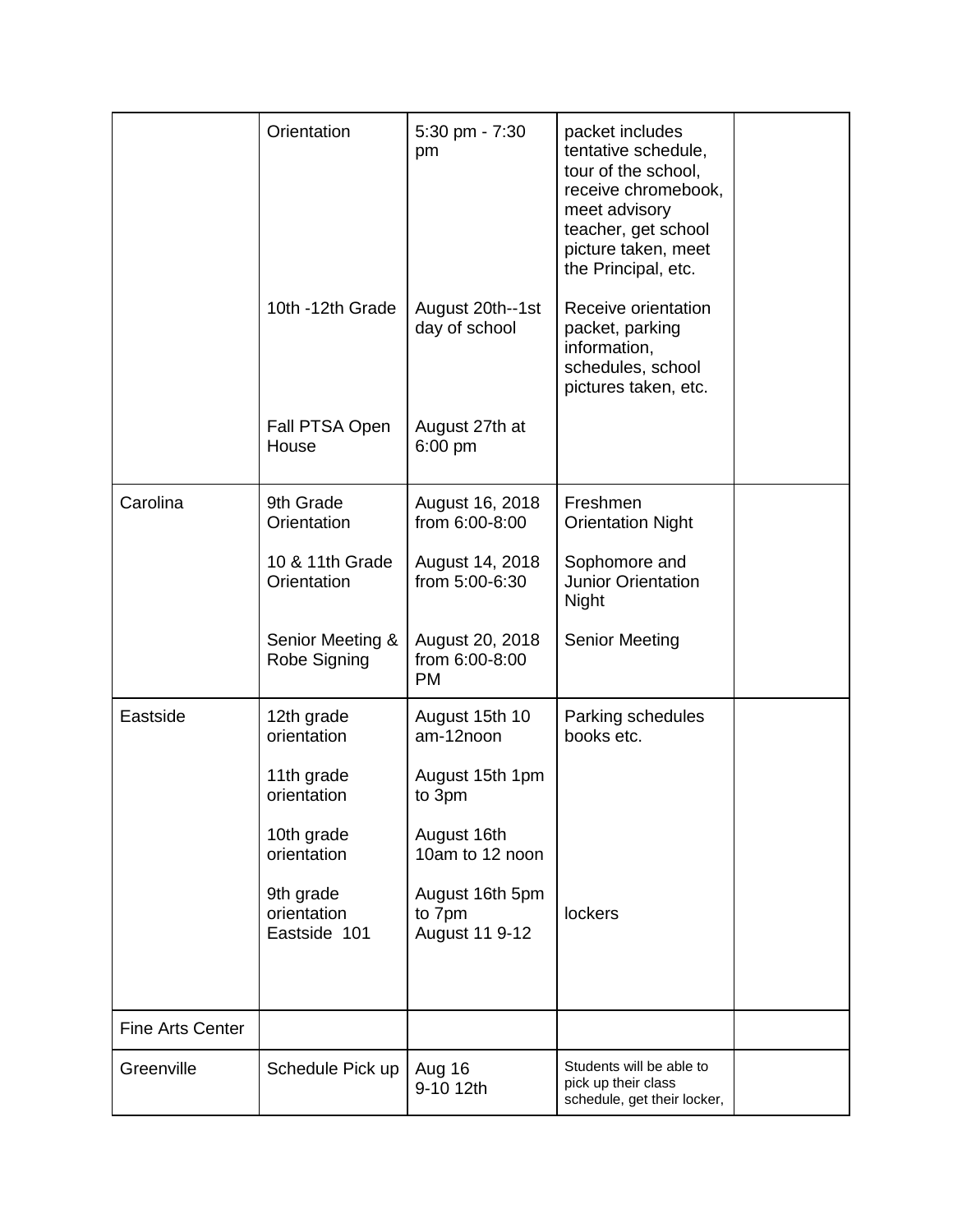|                                    | <b>Freshman First</b><br>Day                                                                                 | 10:30-11:30 11th<br>2-3 10th<br>4:30-6:30 9th<br>Aug 17 8:45-2:30                                                                                  | purchase a student<br>parking tag, pay fees (any<br>outstanding debts,<br>technology fee, Senior<br>Graduation dues), and<br>join PTSA! Freshman can<br>take tours, see a parent<br>orientation video,<br>purchase apparel<br>First Day of School For<br>Freshman (will follow<br>schedule, take a tour,<br>team building, free<br>cookout lunch, attend<br>orientation periods, learn<br>about high school in a<br>non-stressful<br>environment) NO BUSES<br><b>RUN ON FRESHMAN</b><br><b>FIRST DAY)</b> |  |
|------------------------------------|--------------------------------------------------------------------------------------------------------------|----------------------------------------------------------------------------------------------------------------------------------------------------|-----------------------------------------------------------------------------------------------------------------------------------------------------------------------------------------------------------------------------------------------------------------------------------------------------------------------------------------------------------------------------------------------------------------------------------------------------------------------------------------------------------|--|
| <b>Greenville Early</b><br>College | $6th - 8th$<br>Grade<br>Parent<br>Night<br>$9th - 11th$<br>Grade<br>Drop in<br>12th Grade<br>Parent<br>Night | August<br>15th @<br>6:00 <sub>pm</sub><br>August<br>16th<br>$1:30pm -$<br>3:30pm<br>August<br>16th @<br>6:30 <sub>pm</sub>                         | <b>GHS</b><br>Information,<br>Parent<br>Meeting, Tour<br>of School, ID<br>Pictures being<br>made<br>Drop In to pick<br>up schedules<br>Transcripts,<br>Planning for<br>College or<br>Postsecondary<br>experiences,<br>graduation<br>supplies,<br>important<br>dates and<br>information.                                                                                                                                                                                                                   |  |
| Greer                              | Upperclassman<br><b>Schedule Pickup</b>                                                                      | Thursday,<br>August 9th<br>$8:30 - 10:00$ am,<br><b>Seniors</b><br>$10:30 - 12:00$ pm,<br><b>Juniors</b><br>$1:00 - 2:30$ pm,<br><b>Sophomores</b> | Students will be able to<br>pick up their class<br>schedule, request a<br>locker, purchase a<br>student parking tag, pay<br>fees (any outstanding<br>debts, technology fee,<br>Senior Graduation dues),<br>and join PTSA!                                                                                                                                                                                                                                                                                 |  |
|                                    | Freshman<br>Orientation                                                                                      | Thursday, August 16th<br>6:30 - 8:30 pm                                                                                                            | Students and parents will<br>experience an assembly<br>where they will be<br>presented information                                                                                                                                                                                                                                                                                                                                                                                                        |  |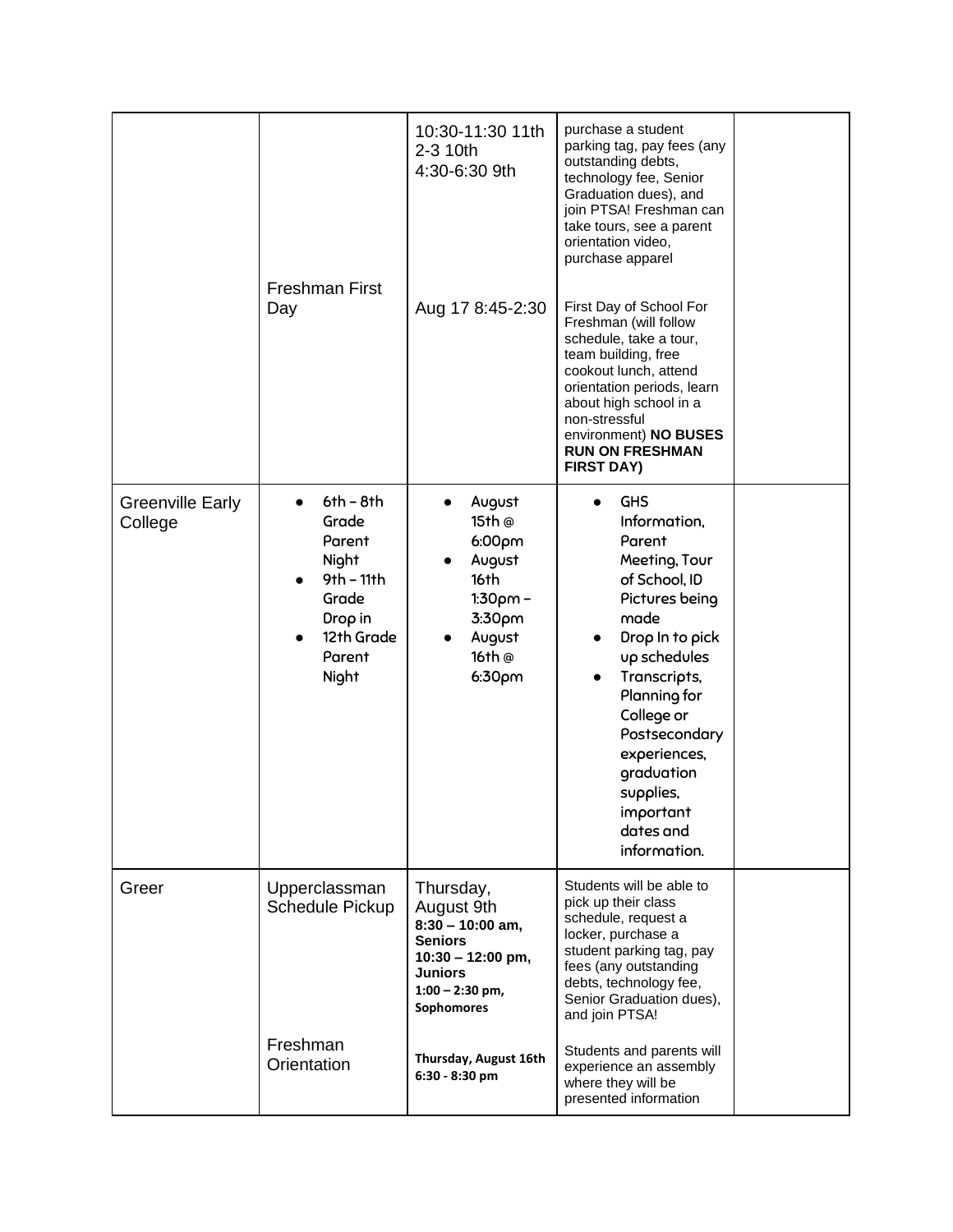|                  | Open House                                             | Tuesday, August 28th<br>$6:30 - 8:00$ pm                      | about opportunities and<br>expectations in the<br>Freshman Academy and<br>Greer High School.<br>Students will receive<br>class schedules, be<br>introduced to school<br>organizations and clubs,<br>tour the school, and meet<br>their teachers.<br>Students and parents will<br>be able to meet with<br>teachers and be<br>introduced to programs<br>and club opportunities. |  |
|------------------|--------------------------------------------------------|---------------------------------------------------------------|-------------------------------------------------------------------------------------------------------------------------------------------------------------------------------------------------------------------------------------------------------------------------------------------------------------------------------------------------------------------------------|--|
| <b>Hillcrest</b> | Freshman<br>Orientation                                | <b>Thursday August</b><br>16 5:30 - 7:30                      | Freshman students<br>and parents get to<br>tour the school, meet<br>teachers and gain<br>information about the<br>upcoming year.                                                                                                                                                                                                                                              |  |
|                  | PTSA Open<br>House                                     | September 10<br>$5:30 - 7:30$                                 | Students and<br>parents get to meet<br>their teachers.                                                                                                                                                                                                                                                                                                                        |  |
| JL Mann          | Alive at 25                                            | Wed, July 17-19<br>$8:00-12:30$                               | <b>Driver Training</b><br>Required to Purchase a<br><b>Parking Pass</b>                                                                                                                                                                                                                                                                                                       |  |
|                  | Guidance Office<br>Open All Summer<br>Long             | Monday -Thursday                                              |                                                                                                                                                                                                                                                                                                                                                                               |  |
|                  | <b>Teachers First Day</b><br><b>Back</b>               | Monday, August 13                                             |                                                                                                                                                                                                                                                                                                                                                                               |  |
|                  | PTA Board<br>Meeting & First<br>Day Packet<br>Stuffing | Wednesday,<br>August 15<br>9:00 in the<br><b>Commons Area</b> | Volunteers and<br>students in need of<br>service hours are<br>welcome.                                                                                                                                                                                                                                                                                                        |  |
|                  | <b>Student Schedule</b><br>Pick-Up                     | Thurs, August 16<br>$1:00 - 4:00$ pm                          | <b>All Students</b>                                                                                                                                                                                                                                                                                                                                                           |  |
|                  | New Patriot Night                                      | Thurs, August 16<br>5:00 - 6:30 pm                            | Freshmen and New<br><b>Student Orientation</b>                                                                                                                                                                                                                                                                                                                                |  |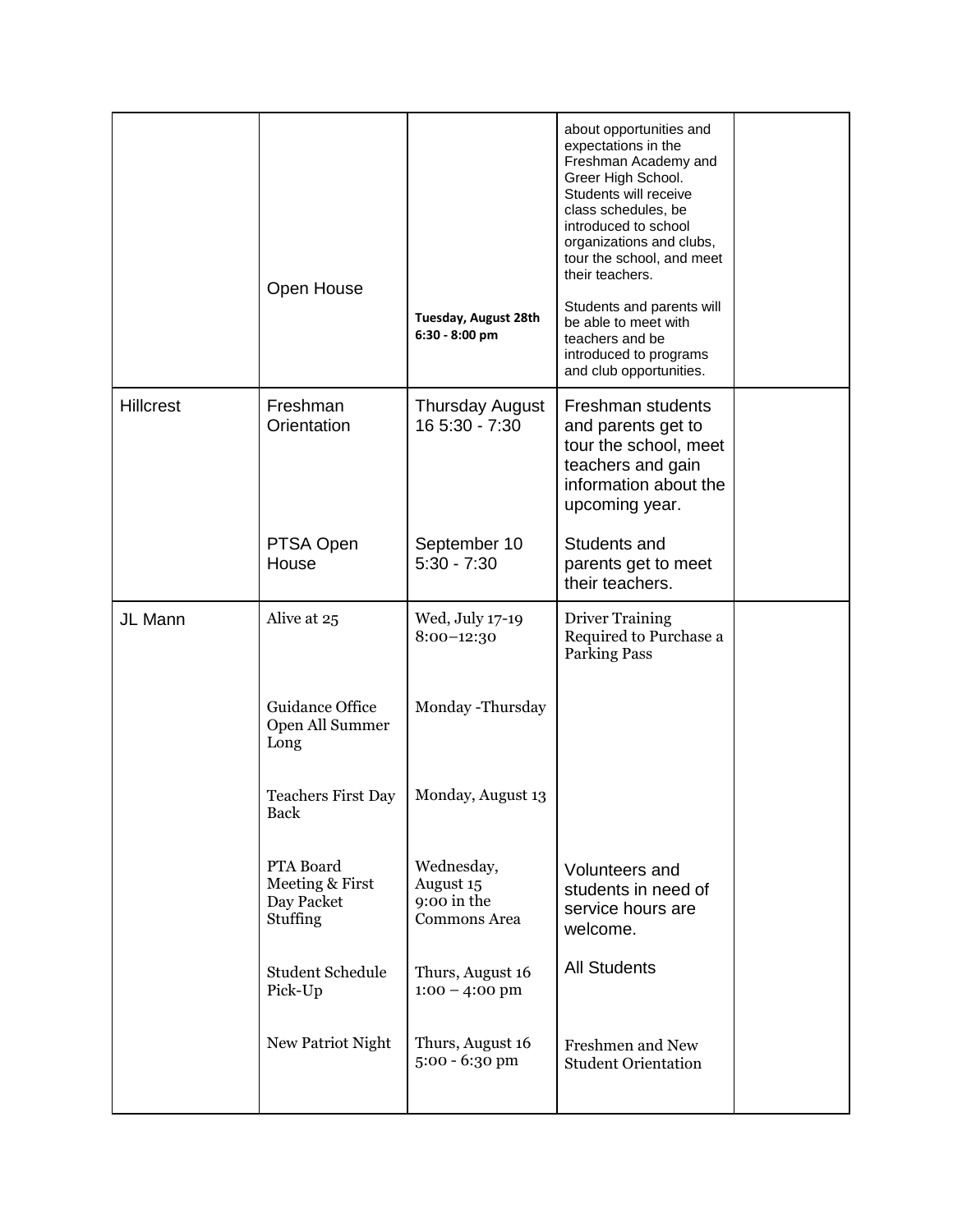|         | <b>Students First Day</b><br>Back                                                                                            | Mon, August 20                                                       |                                                                                                                            |                                                                                                                      |
|---------|------------------------------------------------------------------------------------------------------------------------------|----------------------------------------------------------------------|----------------------------------------------------------------------------------------------------------------------------|----------------------------------------------------------------------------------------------------------------------|
|         | Spirit Week                                                                                                                  | September 3 - 7                                                      |                                                                                                                            |                                                                                                                      |
|         | 1st Home Football<br>Game                                                                                                    | Fri, September 7<br>vs Greenville 7:30                               |                                                                                                                            |                                                                                                                      |
|         | Open House                                                                                                                   | Monday,<br>September 24<br>6:00-7:30                                 |                                                                                                                            |                                                                                                                      |
|         | Senior Parent<br>Meeting                                                                                                     | Monday,<br>September 24<br>5:00                                      |                                                                                                                            |                                                                                                                      |
|         | Homecoming                                                                                                                   | Friday, October 12<br>7:30                                           |                                                                                                                            |                                                                                                                      |
|         | <b>Magnet Open</b><br>House                                                                                                  | Tues, October 16<br>5:30-7:00                                        |                                                                                                                            |                                                                                                                      |
|         | 1st Semester Exam                                                                                                            | December 18-21                                                       |                                                                                                                            |                                                                                                                      |
|         | Curriculum Night                                                                                                             | Tues, February 12<br>5:30-7:00                                       |                                                                                                                            |                                                                                                                      |
|         | 2 <sup>nd</sup> Semester Exams                                                                                               | May 30-June 5                                                        |                                                                                                                            |                                                                                                                      |
| Mauldin | Senior Schedule<br>Pick Up, Pay<br>Fees, and<br>Parking, AND<br>Sophomore<br>schedules                                       | Tuesday,<br><b>August 7</b><br>$(9:00 - 12:00 \&$<br>$1:30 - 4:30$   | Senior Schedule Pick<br>Up, Pay Fees, and<br>Parking, AND<br>Sophomore<br>schedules                                        | We will post<br>more on our<br>school's<br>website and<br>social media<br>by mid-July<br>and a phone<br>call will go |
|         | Junior Schedule<br>Pick Up, Pay<br>Fees, and<br>Parking, AND<br>Make-up for 10 <sup>th</sup><br>and 12 <sup>th</sup> Graders | Wednesday,<br><b>August 8</b><br>$(9:00 - 12:00 \&$<br>$1:30 - 4:30$ | Junior Schedule Pick<br>Up, Pay Fees, and<br>Parking, AND Make-<br>up for $10^{\text{th}}$ and $12^{\text{th}}$<br>Graders | out to<br>parents with<br>reminders.                                                                                 |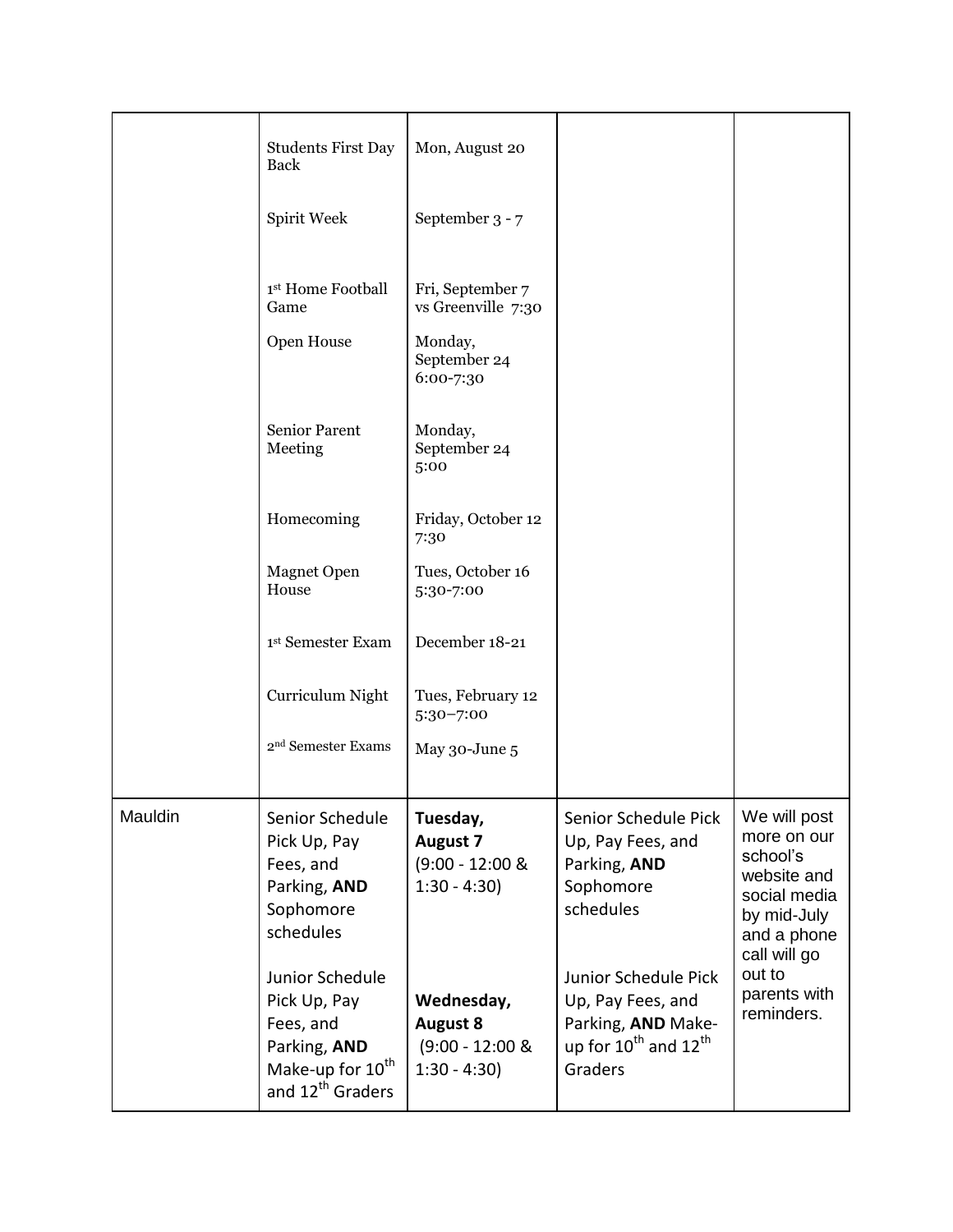|                       | Freshmen<br>Orientation and<br>the Mav<br>Experience                                                                                        | Thursday,<br>August 16                                                                                                                                                                                                     | Freshmen<br>Orientation<br><b>Students A-L</b><br>$8:45 - 12:00$<br><b>Students M-Z</b><br>$1:00 - 4:15$                                                                                                                                                                                                                   |                                                  |
|-----------------------|---------------------------------------------------------------------------------------------------------------------------------------------|----------------------------------------------------------------------------------------------------------------------------------------------------------------------------------------------------------------------------|----------------------------------------------------------------------------------------------------------------------------------------------------------------------------------------------------------------------------------------------------------------------------------------------------------------------------|--------------------------------------------------|
| Riverside             | Hands on<br>Riverside Day<br>Seniors<br>Freshmen<br><b>Juniors</b><br>Sophomores<br>PTA Open House                                          | August 11th 8:30-<br>12:30<br>Thursday, August<br>16: (9:00 to 11:00)<br>Thursday, August<br>16:(5:30 to 8:30)<br>Friday, August 17:<br>(8:00 to 10:00)<br>Friday, August 17<br>$(10:30 \text{ to } 12:30)$<br>August 27th | <b>Beautification Day</b><br>Orientation                                                                                                                                                                                                                                                                                   |                                                  |
| Southside             | <b>Class</b><br><b>Orientations</b><br>9th grade<br><b>Transition Camp</b><br>New Freshman<br>and New to SHS<br>is $6 p.m.$ on<br>August 8. | August $8:3$ p.m. to<br>7 p.m.<br>July 23 to 26                                                                                                                                                                            | This will be a day to<br>pay fees, complete<br>important forms,<br>secure lockers,<br>place advance<br>yearbook orders,<br>join the PTSA and<br><b>IB Parent Council,</b><br>and clear any<br>student financial<br>obligations owed.<br>Class of 2019 will<br>also have the<br>opportunity to order<br>graduation supplies |                                                  |
| <b>Travelers Rest</b> | Dog Training<br>(Freshman<br>Orientation)                                                                                                   | August 9<br>9 am - 1 pm                                                                                                                                                                                                    | Orientation for first<br>grade ninth graders.<br>Registration form will<br>be mailed home                                                                                                                                                                                                                                  | Parents do<br>not attend<br>with the<br>students |